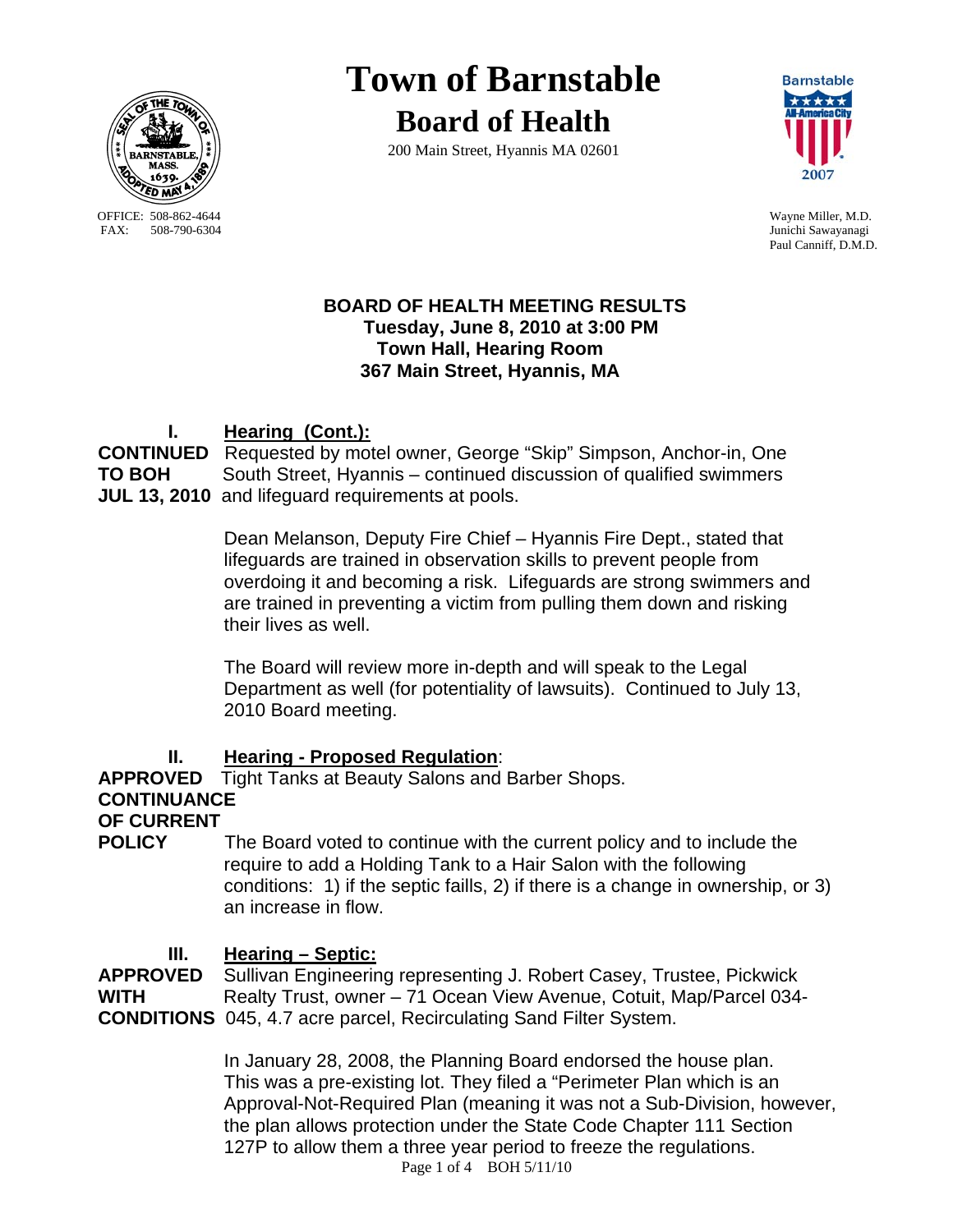Therefore, it is their contention that they do not fall under the Feb 2009 regulation until January 28, 2011.

The Board voted to approve the plan dated May 3, 2010, pending agreement with the legal department on extension of deadline, and with the following conditions: (1) Quarterly Monitoring Plan must be submitted and (2) Operating and Maintenance Agreement for the system must be submitted.

# **IV. Hearing – Septic Failed (Cont.):**

**APPROVED** Michael Santos, owner – 26 Bishops Terrace, Hyannis, Map/Parcel **WITH** 251-215, septic failure.

# **CONDITIONS**

The Board voted to allow Mr. Santos to continue with the current system with the following conditions: 1) the septic must be inspected yearly for the next three years and the reports will be submitted to the Health Division, 2) if the property is sold within five years from today (June 8, 2013), then Mr. Santos must replace the septic system at his own costs or he must inform the buyer of the Board of Health's concerns and the buyer must sign off on such a statement, and 3) prior to renting, Mr. Santos must undergo a rental inspection and register it as a rental to meet regulations.

# **V. Variance – Septic (New Item):**

**APPROVED** A. Linda Pinto representing Marsha Alibrandi, owner – 4093 Route **WITH** 6A, Barnstable, Map/Parcel 335-028, 15.0 acre lot, 2 setback **CONDITIONS** variances requested.

Approved without any additional conditions to the plan.

The Board voted to approve the proposed plan dated 05/07/10 with the two variances: 1) setback of 124 feet of SAS from a drinking water well (26 foot variance), and 2) setback of 88 feet of SAS from the edge of wetlands (12 foot variance).

**CONTINUED** B. Peter McEntee, Engineering Works, representing Mary Schoebel, **TO BOH** owner – 11 Nyes Point Way, Centerville, Map/Parcel 233-069, 0.5 **JUL 13, 2010** acre parcel, multiple setback variances.

The Board asked the engineer to rework the plan and see if some of the distances of the setbacks can be improved on – trying to maintain as a minimum, the distance of the current setback of 70 feet.

The Board voted to Continue it to the July 13, 2010 Board of Health meeting.

#### ADDITIONAL NOTE ON A SEPARATE TOPIC: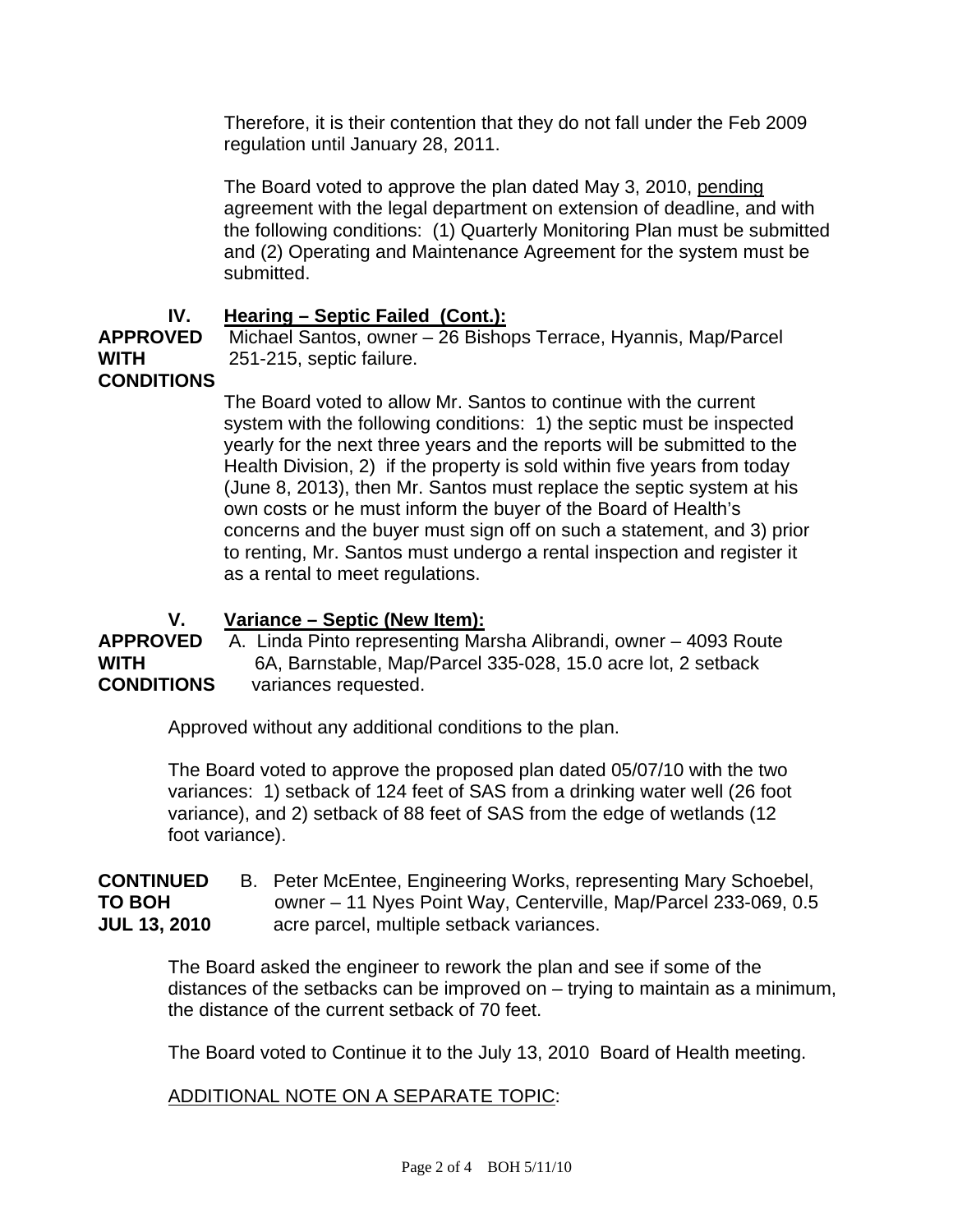Peter McEntee gave the Board an update on the situation at Fancy's Market, Main Street, Osterville, at the aerated system. The system is working well.

#### **CONTINUE** C. Linda Pinto representing Justin and Martina Larhette, owner – 10 **TO BOH** Flowing Pond Circle, Osterville, Map/Parcel 146-066, 0.36 acre lot, **JUL 13, 2010** septic failure, one-bedroom deed restriction, increase flow to 2 bedroom capacity using I/A system.

The Board asked Ms. Pinto to work out some numbers to prove, statistically, that it will be more beneficial to the environment with the I/A system.

Dr. Miller also suggested Ms. Pinto contact Brian Dudley at DEP for suggestions, keeping in mind that DEP will have to approve the final plan.

The Board voted to Continue to July 13, 2010 Board of Health meeting.

## **VII. Variance – Pool:**

**APPROVED** A. Allyn Hall representing Sandy Terraces Trust – 570 Wakeby Road, **WITH** Marstons Mills, MA, variance to pool requirements of specific **CONDITIONS** ladder/stairs, and variance to lifeguard requirement.

Tom Carin, Anchor Pools, spoke of the pool.

Tom Carin, pool contractor said he had received a verbal Cease and Desist the construction of the pool from the Health Division. The Board gave the contractor the approval to continue with the pool construction without opening the pool until a pool permit is issued.

- 1) The Board voted to approve with the following conditions: the applicant receive in writing from the pool installer that he certifies the pool will now afford the same amount of safety as recessed stairs – both in structural stability and in safety. The pool contractor will install additional railings and whatever else he deems necessary to satisfy the certification he signs.
- 2) The Board voted to approve the applicant for qualified swimmers (a variance to the lifeguard requirement) with the condition that all requirements for qualified swimmers are met.

#### **VIII**. **Variance – Food (New):**

**APPROVED** A. Temporary Food Event: David Kuehn for Rhythm and Roots Festival **WITH** to be held at the Cotuit Center for the Arts, 4404 Falmouth Road **CONDITIONS** (Route 28), Cotuit, on July 10, 2010.